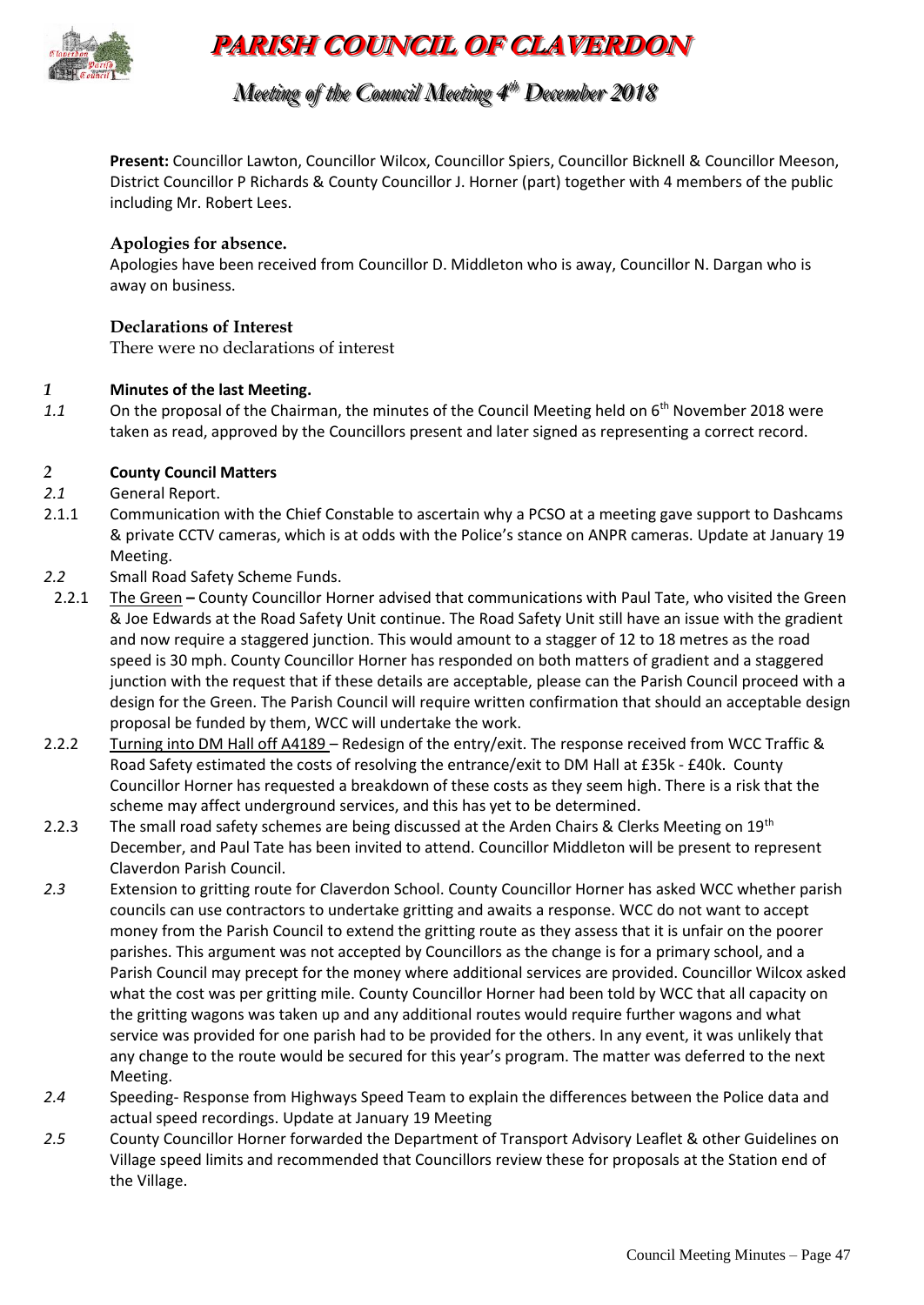*2.6* Councillor Wilcox request that WCC remove the stump on Langley Road as the original request was now over 6 months ago. County Councillor Horner undertook to remind WCC again to address the matter.

#### *3* **District Council Matters**

- *3.1* General Report. District Councillor Richards explained that the new Executive Director of Stratford upon Avon District Council (SDC), Isabel Edgar Briancon, was familiarising herself with the role which she officially commences on 1<sup>st</sup> January 2019
- *3.2* At the commencement of 2018, SDC decided to form a local housing company to acquire homes to rent out to tenants. In November, a report to the Cabinet assessed that the plan was not financially viable. The Cabinet have re-established the group to review the objectives of the housing company and to put it on a viable financial footing for the future.
- *3.3* Brownfield Land Register has been published and shows land that local authorities consider to be appropriate for residential development (as set out in regulation 4 of the Town & Country Planning – Brownfield Land Register Regulations of 2017)
- *3.4* District Councillor Richards advised that the budget process for 19/20 had commenced and the severe weather protocol affecting rough sleepers was under review.
- *3.5* The Fieldings (originally item 5.4.1 of the Agenda) was raised by District Councillor Richards. After discussion about the deviations to the original planning application, including a third storey which was considered a material deviation, it was agreed that as the Ward Member, District Councillor Richards would request the Enforcement Officer seek an amendment planning application be submitted to reflect all the changes.
- *3.6* The Councillors & the public had no further questions for District Councillor Richards

#### *4* **Public Input**

There were no questions or matters raised by the public in attendance**.** 

#### *5* **Planning.**

- *5.1* Update on previously considered applications.
- 5.1.1 Elmwood, Langley Road. 18/02569/FUL. Proposed single storey side extension to enlarge the existing kitchen/diner. Replacement pitched roof carport. Relocation of outside toilet and new shed. The planning application was granted by SDC on 7<sup>th</sup> November 2018.
- 5.1.2 High Steps, Henley Road 18/02529/FUL. Proposed conversion of existing garage/office to form ancillary accommodation. The planning application was granted by SDC with conditions, on  $26<sup>th</sup>$  November 2018.
- 5.1.3 Land adjacent to 41 St Michael's Road 18/02743/FUL. The erection of a single dwelling including vehicular access from St Michael's Road. The planning application was refused by SDC, on 27<sup>th</sup> November 2018 as the application was contrary to policies CS5, 8 &9.

#### *5.2* Applications Responded to Inter-meeting

5.2.1 Ossetts Oak – 18/03041/LDE

Confirmation that planning permission 04/02293/FUL for the demolition of dilapidated buildings, erection of boarding kennels and garage, refurbishment of workshop to form staffroom and extension to bungalow to form granny annexe was implemented within the five-year lifespan of the permission by the building of the granny annexe and remains extant. The Councillors reviewed the application and after due consideration made a response of No Objection on 21st November 2018.

#### *5.3* Applications for Discussion at this meeting

5.3.1 The Homestead Yarningale Common – 18/03183/LDE. Occupation of building as an independent C3 dwelling, separate to the residential use of The Homestead. The Chairman advised that he had been in business with Mr. Young some years ago. Councillors looked at the Statutory Declarations. Councillor Wilcox recalled the original application being for a granny annexe for elderly infirm parents and that permission was only granted for a granny annexe to the main dwelling due to the need to look after the parents. In addition, any rights of access were only granted to The Homestead. The Chairman asked Councillors for their response to the application. Councillor Wilcox recommended that that permission not be given on the grounds that the circumstances of the original application were for a granny annexe to the main dwelling only and that the original application had only been granted because of those circumstances and that no precedents should be set. Councillors agreed with the comment.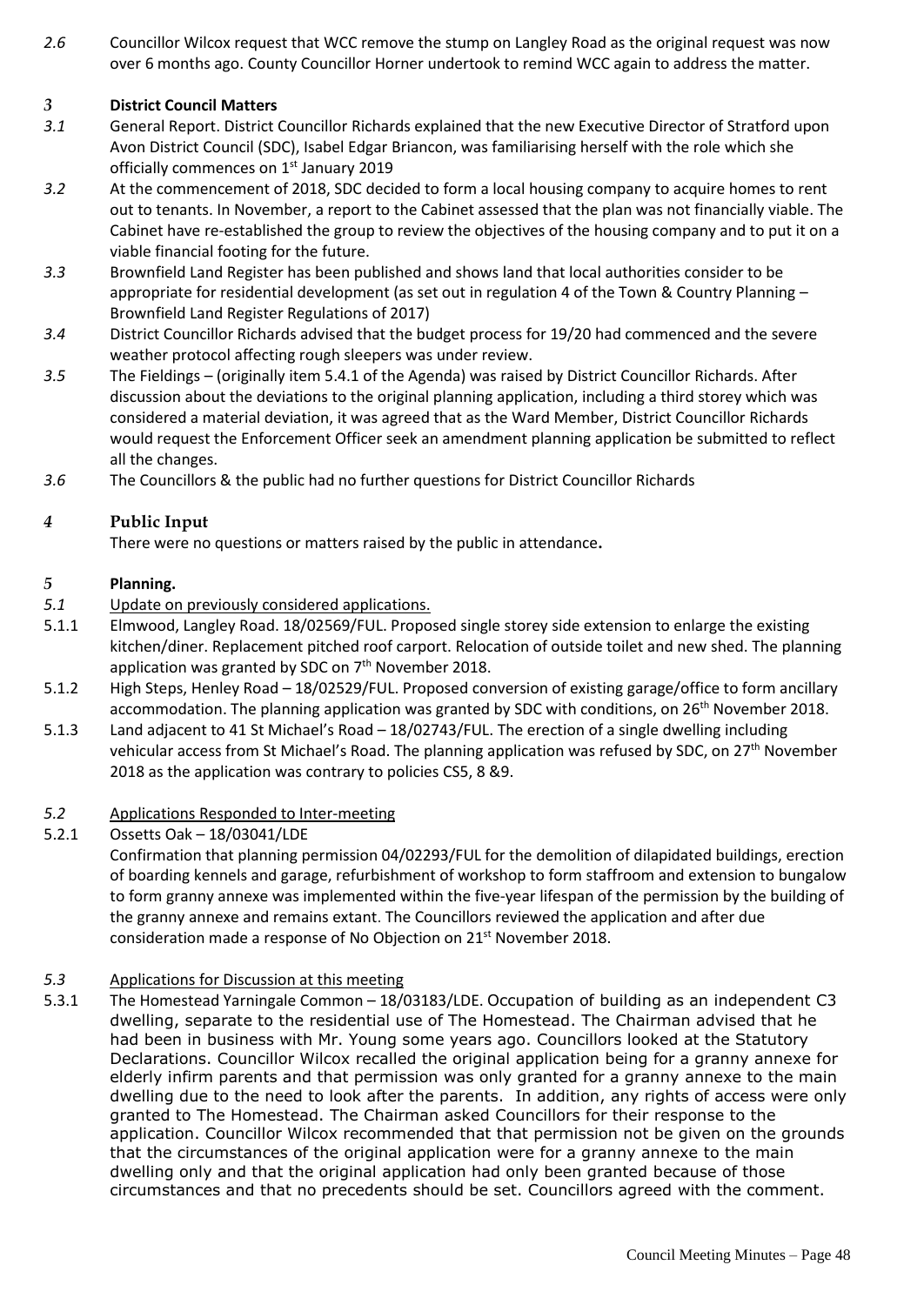#### *5.4* Other Planning Issues

5.4.1 The Fieldings Langley Road – see above at item 3.5.

#### *6* **Neighbourhood Plan**

The final draft Submission Version of the Neighbourhood Plan was sent to Avon Planning Services Limited for review. The Neighbourhood Plan has been received back with changes to reflect the recent alterations to the NPPF (National Planning Policy Framework) and minor amendments which the Neighbourhood Plan Steering Group are reviewing. The Basic Conditions Statement is being prepared by Avon Planning alongside the compilation of the Consultation Statement being prepared by the Neighbourhood Plan Steering Group. It is hoped that all 3 documents are ready to present to the Local Authority by early January 19.

#### *7* **Policing, CLASP & CASE.**

Councillor Spiers advised that CASE had secured 2 ANPR camera sites and have raised £5000 towards the cost. It is hoped that these will be installed before Christmas. There is 1 further confirmed location and CASE are working to secure a fourth location. Once all sites are confirmed, CASE will secure 3 quotes to provide to the Parish Council. In addition, the team have been working hard and have produced a Data Protection Statement of Guidelines along with the access request form. Each of the CASE committee will be asked to sign one of these and a hard copy will be lodged with The Police & Les Edwards (Neighbourhood Watch Liaison Officer). The WhatsApp group is working well with early notification of any suspicious circumstances.

#### *8* **Recreation Field**

#### *8.1* Grant Funding Update **–**

- 8.1.1 Sport England Community Asset Fund Following submission of information requested by Sport England, the Parish Council have been advised that Sport England will make contact week commencing 10<sup>th</sup> December in respect of the application.
- 8.1.2 WALC Community Grant Application the application is for £8k towards the children's play area and will be sent to WALC by mid-December for them to consider at their next quarterly meeting in early January 19. The Chairman thanked those involved for all their hard work in getting this application to submission stage.
- 8.1.3 The Chairman said that there is a backstop route that can be taken and that the overall costs of the pavilion refurbishment and the play area could amount to as much as £200k. It was noted that no further quotes will be sought for the project until the outcome of the Sport England application is known, and that no orders will be placed for works on the project (pavilion & play area) until all funds are in place.
- 8.1.4 Advice is being sought from Warwickshire CAVA (Community & Voluntary Action) on other avenues of funding for the pavilion and play ground projects.
- 8.1.5 The Recreation boundary hedge. A quote has been received of £300 to cut the boundary hedge on Station Road & Langley Road. Councillors requested further quotes and estimate the work will be done in January 19.
- 8.1.6 Councillor Spiers requested the pedestrian gate into the Recreation Ground from Station Road be mended. A member of the public advised that the gate does not allow buggies and pushchairs easy access. Councillors agreed that the access gate design should be changed to allow a buggy/pushchair access.

#### *9* **Footpaths /Bridlepaths**

- *9.1* The Boys Club Field Breach Lane. (BCF) A draft proposal is being considered by the Parish Council & Claverdon School over the future management of the BCF, however there is to be a meeting on  $5<sup>th</sup>$ December involving a professional Agent appointed by Ambition, the neighbouring landowner, Claverdon School & the Parish Council in connection with access and use of the field. Councillor Wilcox recommended that any discussions at the meeting should only relate to the current right of way and not any variation to access to the BCF. The Chairman noted that the current locked gate denied all access even to those who held legitimate access rights.
- *9.2* Map of the Parish Footpaths & Bridleways The draft map was produced to the Meeting. It had undergone a proof read and was approved by the Chairman & Councillor Spiers and permission given to send to print.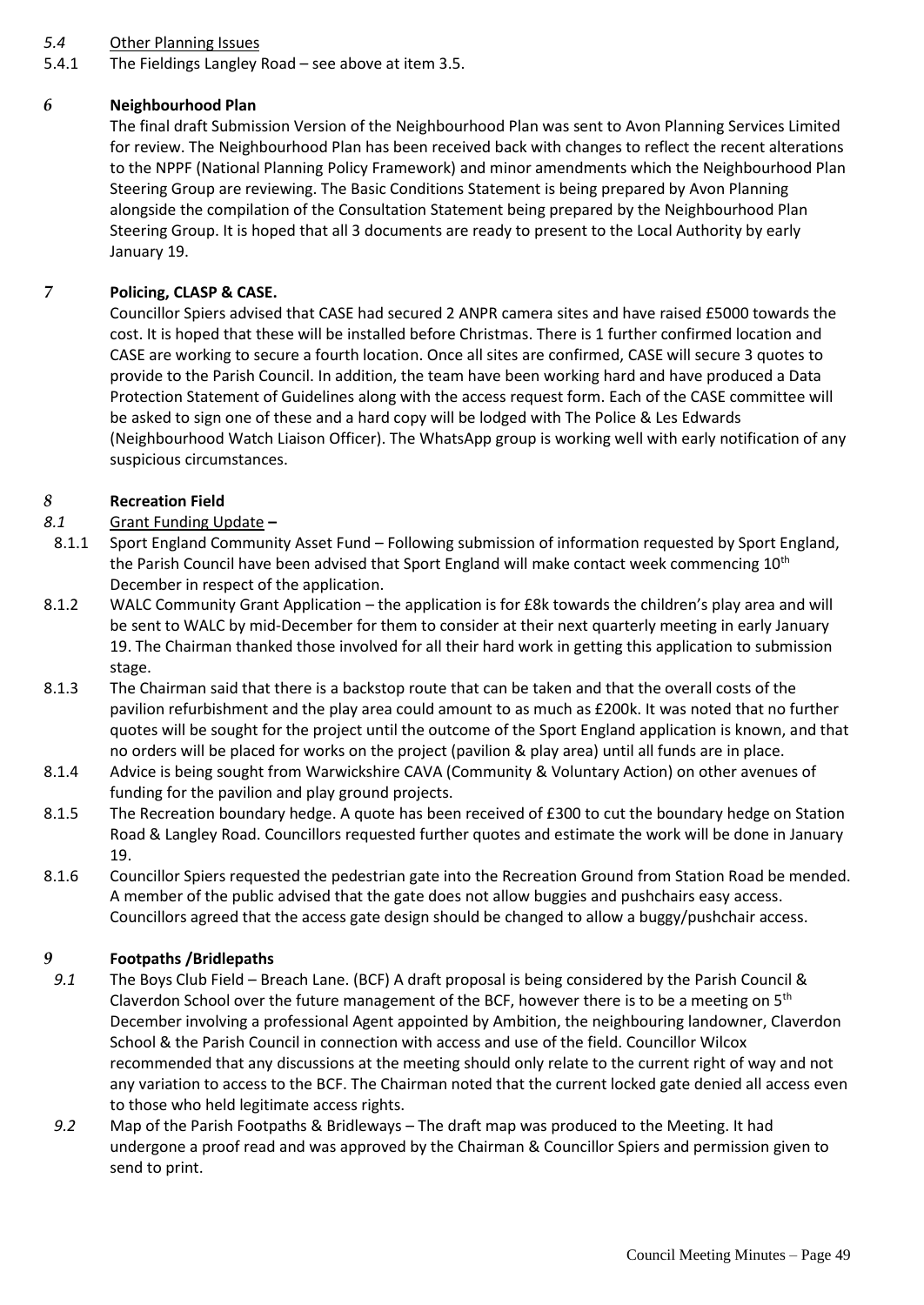#### *10* **Yarningale Common**

- *10.1* The Ecologist at WCC sent an initial draft Management Plan for Yarningale Common on 30 November which is under review by the Parish Council. The Chairman was concerned that the Ecologist might be swayed as to the content of the report by local residents. As the Management Plan forms only, part of the 30-year legal contract to be considered by the Parish Council, the Chairman requires the Ecologist to be uninfluenced by anyone and provide the recommendations that are in the best long-term interests of Yarningale Common, ecologically, for consideration by the Parish Council.
- *10.2* Pot holes at entrance to car park- Having rejected the quote received, Councillors decided to inspect the holes at the entrance to the car park at Yarningale Common before considering any further instruction to obtain quotes for the repair.
- *10.3* Yarningale Common Kennels The Chairman has been made aware by the owners that they are considering building a house. The Chairman has recommended that an outline planning application is made prior to any comment being sought from Councillors. The owners believe that the track to the house requires an Easement. The owner has been advised to make the request in writing, preferably via their Solicitor, and the Parish Council will review the request. The Chairman believed that a planning application for a development is unlikely to be granted by SDC.

#### *11* **Dorothea Mitchell Hall**

- *11.1* Notice Board **–** Different designs and sizes are being sought for the Notice Board to achieve a reduction in the cost. Councillors discounted a double-sided notice board and preferred a reduction in size, as other notice boards are present in the proposed area.
- *11.2* Update from the meeting of the Trustees of Dorothea Mitchell Hall on whether they can accommodate the request to hold the donations from the public for the play area at the Recreation Ground. Councillor Spiers advised that the AGM of DM Hall was to be held in two weeks' time and it would be addressed as part of that meeting and that there are some trustees who do not want to accommodate the request. Councillor Wilcox, to be helpful explained that as DM Hall was a registered charity, it would enable tax to be recovered on the donations made, and it would assist any local businesses making donations as they could claim tax relief. Councillor Spiers advised that both she and Councillor Middleton would be supporting the request at the meeting.

#### *12* **General Other matters including any arising from Earlier Meetings and not already covered.**

*12.1* Claverdon K6 Telephone Kiosk – S171 Application Form. A meeting will be arranged with Peter Morgan & David Hunt to review the form and what work is required to be undertaken. This is expected in the next 4 weeks. There is still a power supply to the kiosk and this will only be removed once a Planning Application has been approved for the relocation of the telephone Kiosk.

## *12.2* Mowing of the Verges & Other Parish Council Grounds A template for the tender process has been developed and tenders will be sought in January 19 for consideration at the Parish Council Meeting in February.

#### *12.3* Any Other Business

12.3.1 Claverdon Nursing Fund – Robert Lees advised that the Parish Council has the right to nominate a Trustee of the Claverdon Nursing Fund and for some time there had been no current serving Councillor as a trustee. It had been agreed with the Chairman that Robert would become a trustee on behalf of the Parish Council. Having attended his first meeting, Robert advised that 5 gifts of flowers had been made to people who are unwell as a "pick me up", together with funding of some physio sessions for a disabled lady who had broken her arm and was struggling to recover full use. £150 had been provided to an elderly person for extra winter fuel. Robert explained that the income of the charity came from COIF (Charity Original Invoice Fund) and that if Councillors knew of anyone who needed assistance, to let him know. Councillor Wilcox recommended that Robert highlight the existence and purpose of the charity in the next Parish News so that residents were aware.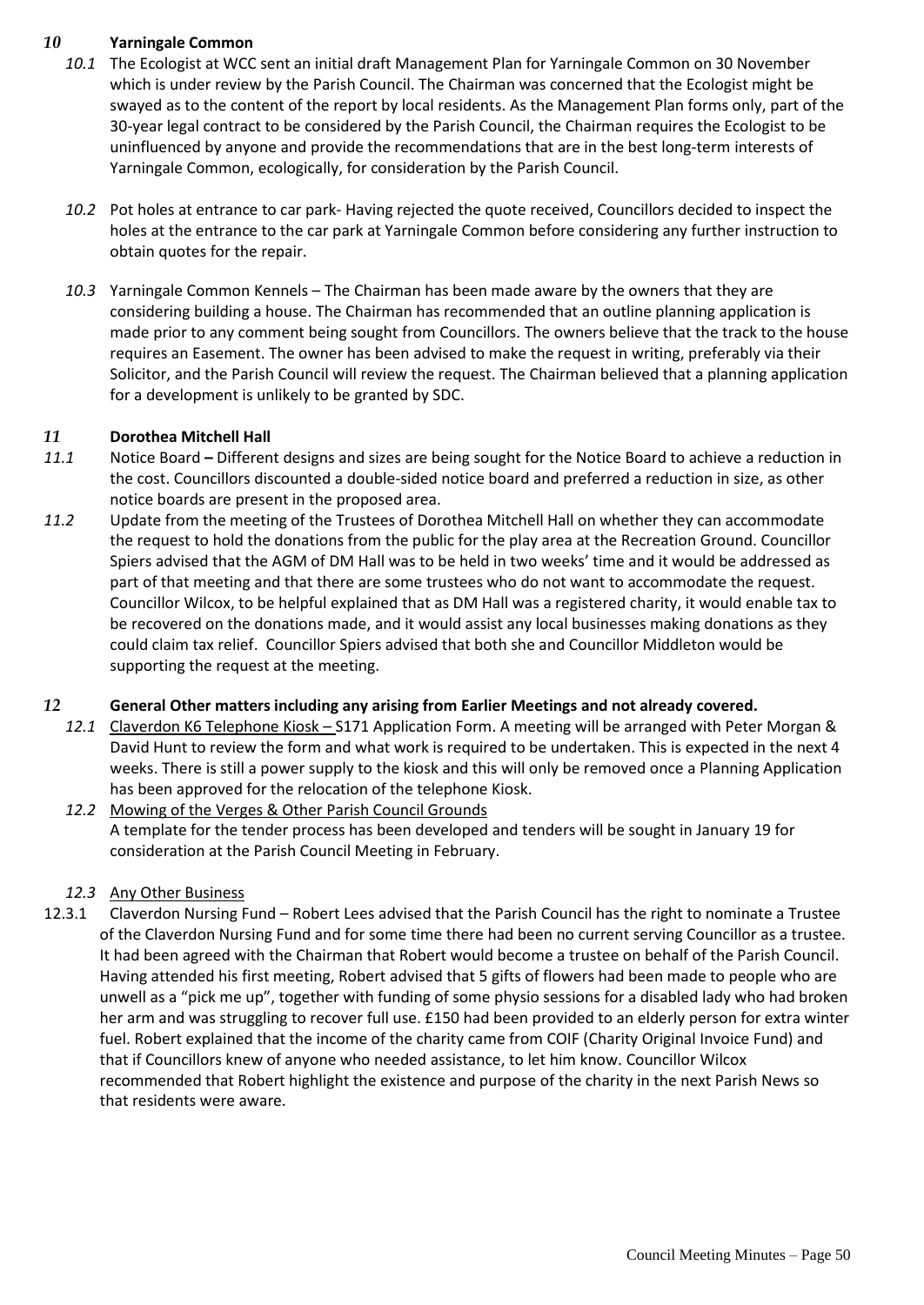## *Meeting 04 December 2018 – Correspondence*

| 13.01 | FW: Alcester Police North SNT. Latest Weekly Report. 13th November 2018                                                                                                                         |  |  |  |  |  |  |
|-------|-------------------------------------------------------------------------------------------------------------------------------------------------------------------------------------------------|--|--|--|--|--|--|
|       | No reported incidents were recorded for Claverdon in the Police report.                                                                                                                         |  |  |  |  |  |  |
| 13.02 | <b>WALC - John Crossling. Costs for Local Elections</b>                                                                                                                                         |  |  |  |  |  |  |
|       | John Crossling provided the component costs of a local election and recommended amount to include in<br>forthcoming budgets                                                                     |  |  |  |  |  |  |
|       | FW: Alcester Police North SNT. Latest Weekly Report. 13th November 2018                                                                                                                         |  |  |  |  |  |  |
|       | No reported incidents were recorded for Claverdon in the Police report. The report included some good results<br>secured by the Police.                                                         |  |  |  |  |  |  |
|       | FW: Alcester Police North SNT. Latest Weekly Report. 18th November 2018                                                                                                                         |  |  |  |  |  |  |
|       | No reported incidents were recorded for Claverdon in the Police report.                                                                                                                         |  |  |  |  |  |  |
|       | <b>WALC Population Estimates for Warwickshire</b>                                                                                                                                               |  |  |  |  |  |  |
|       | WALC forwarded top level statistics for population details in each area of Warwickshire.                                                                                                        |  |  |  |  |  |  |
|       | FW: Alcester Police North SNT. Latest Weekly Report. 25th November 2018                                                                                                                         |  |  |  |  |  |  |
|       | No reported incidents were recorded for Claverdon in the Police report. The report included advice on measures to<br>take when defrosting your car and the increase in car number plate thefts. |  |  |  |  |  |  |
|       | <b>Planning Committee West Agenda 5th December 2018</b>                                                                                                                                         |  |  |  |  |  |  |
|       | The Land Off Langley Road - application 18/01410/FUL has been added to the Planning Committee Agenda for<br>5th December 2018 commencing at 6pm                                                 |  |  |  |  |  |  |
|       | <b>Email from County Councillor J. Horner on Village Speed Limits</b>                                                                                                                           |  |  |  |  |  |  |
| 13.07 | County Councillor J. Horner had attached 2 informative documents on setting speed limits in villages                                                                                            |  |  |  |  |  |  |

#### *14* **Finance**

14.1.1 After consideration by Councillors & upon the proposal of the Chairman, payments due as listed below, together with the account projection to the end of December, were approved by Councillor Meeson & Councillor Wilcox.

|           |                                                                                                   |           | Current<br>Account |               | Deposit         |            |
|-----------|---------------------------------------------------------------------------------------------------|-----------|--------------------|---------------|-----------------|------------|
| Date      | <b>Item</b>                                                                                       | Cheque No | Deposits           | <b>Debits</b> | <b>Accounts</b> | Total      |
| 30 Nov 18 | <b>Balance</b>                                                                                    |           | £35,694.48         |               | £36,503.36      | £72,197.84 |
|           | <b>Payments for Approval</b>                                                                      |           |                    |               |                 |            |
| 14 Nov 18 | WALC - Arnold Baker- Local Council Administration<br>11 Edition publication                       | 2234      |                    | £103.99       |                 | (E103.99)  |
| 4 Dec 18  | CPC article space in Parish Magazine for 2019                                                     | 2235      |                    | £315.00       |                 | (E315.00)  |
| 4 Dec 18  | Clerk's Net salary for November 18                                                                | 2236      |                    | £535.75       |                 | (E535.75)  |
|           | <b>Item</b>                                                                                       | Amount    |                    |               |                 |            |
|           | HP Instant Ink Charges to 13-11-18                                                                | £12.99    |                    |               |                 |            |
|           | Office Allowance                                                                                  | £18.00    |                    |               |                 |            |
|           | Postage                                                                                           | £1.77     |                    |               |                 |            |
|           | Travel including 81.0 Vehicle Miles                                                               | £38.61    |                    |               |                 |            |
|           | Printer Paper                                                                                     | £3.25     |                    |               |                 |            |
|           |                                                                                                   |           |                    |               |                 |            |
|           | Total                                                                                             | £74.62    |                    |               |                 |            |
| 4 Dec 18  | Clerk' Expenses for November 18                                                                   | 2237      |                    | £72.46        |                 | (E72.46)   |
| 6 Dec 18  | Electricity for Pavilion at Recreation Ground. 22 Oct<br>to 21 Nov                                | <b>DD</b> |                    | £14.88        |                 | (E14.88)   |
| 15 Dec 18 | Water Plus. Water at Recreation Ground                                                            | DD        |                    | £26.43        |                 | (E26.43)   |
| 4 Dec 18  | NOD Anti Virus Software Annual Renewal fee                                                        | 2238      |                    | £33.60        |                 | (E33.60)   |
| 4 Dec 18  | IT Maintenance cost for rectifying Gmail problem                                                  | 2239      |                    | £36.00        |                 | (E36.00)   |
| 4 Dec 18  | Deposit of S106 monies received from SDC into Deposit<br>Reserve Bank Account - Transfer of funds | 2240      |                    | £4,516.02     | £4,516.02       |            |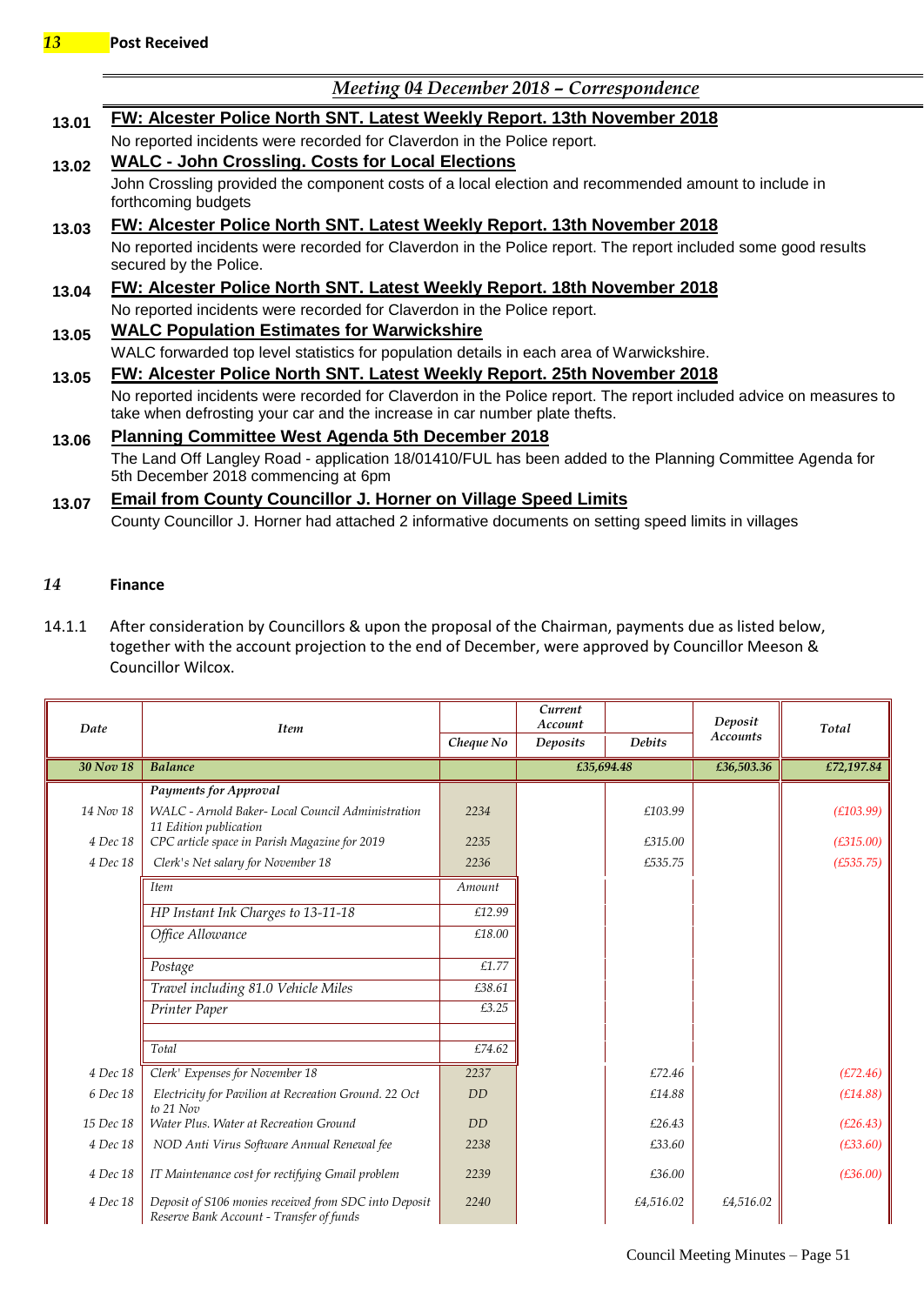|           | Receipts and/or Transfers                          |             |            |            |            |
|-----------|----------------------------------------------------|-------------|------------|------------|------------|
| 16 Nov 18 | SDC - Proportion of Verges Mowing Costs Repaid     | <b>BACS</b> | £1,275.98  |            | £1,275.98  |
| 29 Nov 18 | S106 Contribution - Land to South of Breach Lane   | <b>BACS</b> | £4,516.02  |            | £4,516.02  |
|           | Projected Interest on Reserve and Deposit Accounts |             |            |            |            |
| 31 Dec 18 | <b>Balance</b>                                     |             | £35,832.35 | £41,019.38 | £76,851.73 |

14.1.2 **2019/2020 Draft Budget Proposal** – The costs and income projection for the balance of the financial year to 31/3/19 includes the receipt of £4516.02 of S106 money which is reserved for children, youth & adult recreation facilities. Without this receipt, the figures for the balance of this year show an excess of expenditure over income of £15.9k. The result includes the agreed in principle payment to CASE for ANPR cameras. Councillor Wilcox asked the Councillors to consider whether any special precept was needed to fund the £5k contribution to the ANPR cameras and the estimated £3.5k for the design of the road safety scheme at the Green. Councillors agreed that until the outcome of the Sport England grant application is known, it would be difficult to assess what affect this would have on reserves held. Councillors agreed to look at the numbers again when the outcome of the Sport England grant was known, and this would need to be prior to the end of January 19 when the Precept had to be formerly notified to WCC. It was agreed that this may lead to a special budget meeting being held in January 19, and this would be discussed at the 8<sup>th</sup> January Parish Council Meeting

#### *15* **Meeting Dates**

- 15.1 Dates agreed are: 8<sup>th</sup> January 2019, 5<sup>th</sup> February 2019, 5<sup>th</sup> March 2019, 2<sup>nd</sup> April 2019.
- *15.2* Annual Meeting & Parish Council Meeting after the elections. After consideration of the WALC advice notice, Councillors agreed the proposed date as **Tuesday 14th May 2019** for the Annual Meeting followed by the Parish Council Meeting.
- *15.3* The dates for the Parish Council Meetings through to the end of 2019 were agreed to be: **4 th June 2019, 2 nd July 2019, 3rd September 2019, 1st October 2019, 12th November 2019 (a delay due to the first Tuesday of the month being Bonfire Night) & 3 rd December 2019**.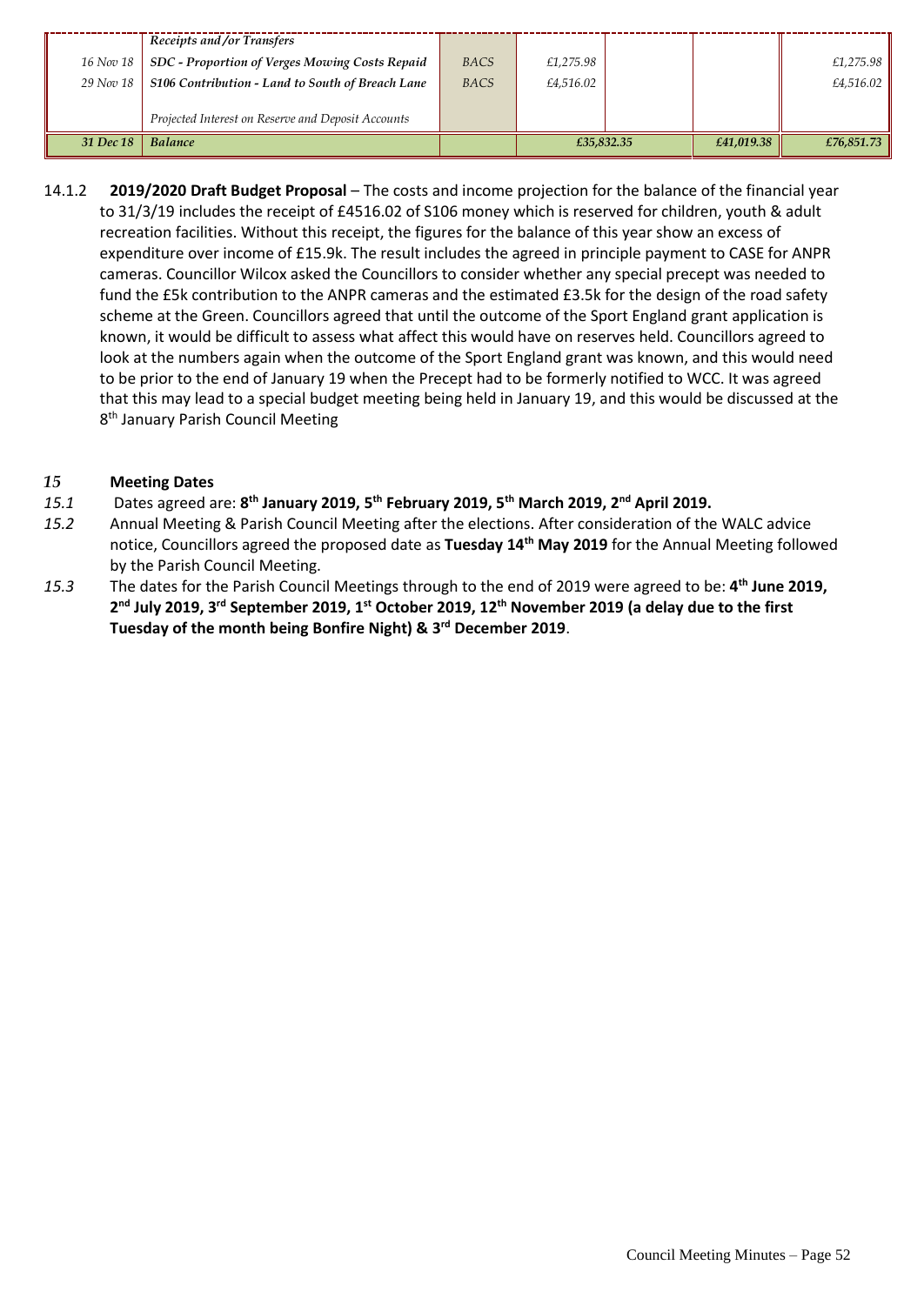### **AGENDA ITEM 15.2**

#### **WALC Advice Notice - Election Timetable 2019**

NALC's Head of Legal Services has explained how you interpret section 243 of the Local Government Act 1972, with regard to fixing the date for the annual council meeting after the elections next year. You would think it would be simple, but there are a number of factors which seem to be intended to make things complicated.

The first is that the rules are different from the ones which govern the timetable for elections. Once the election process is finished, the s243 rules apply to deciding when the newly elected councillors take office – the fourth day after the election – and the deadline by which the annual council meeting takes place, which is fourteen days thereafter.

Secondly, s243 works in two different ways. One is that if a day on which something is to happen falls on a Sunday or a bank holiday, you go to the next day. The other is that in working out a period of time, you omit Sundays and bank holidays. The election next year will be on 2nd May. The fourth day after that is Monday 6th, which will be a bank holiday, so you go to the next day, Tuesday 7th, for the day in which the newly elected councillors take up office. You don't omit the Sunday.

The annual council meeting has to take place on that day or within fourteen days after it. Because you are computing a period, you omit Sundays, which means that the last day for the annual council meeting is Thursday 23rd May.

The third complication is more of an anomaly – you probably can't hold the annual council meeting on the fourth day after the election, despite it being defined as the first day on which you can hold it. If you have a contested election, even if you know the result on the day, and get the summons and notice of meeting out on that day, the three clear days' notice of the meeting you have to give would mean that the earliest it could take place would be 8th May.

If the election is not contested, you will know who the new members are in time to send a summons for a meeting on 7th May, but in the case of either a contested or an uncontested election, it may not be lawful to send a summons before 7th May, as the Act requires the summons to be sent to members of the council, and the newly elected members of the council will not be its members until 7th May.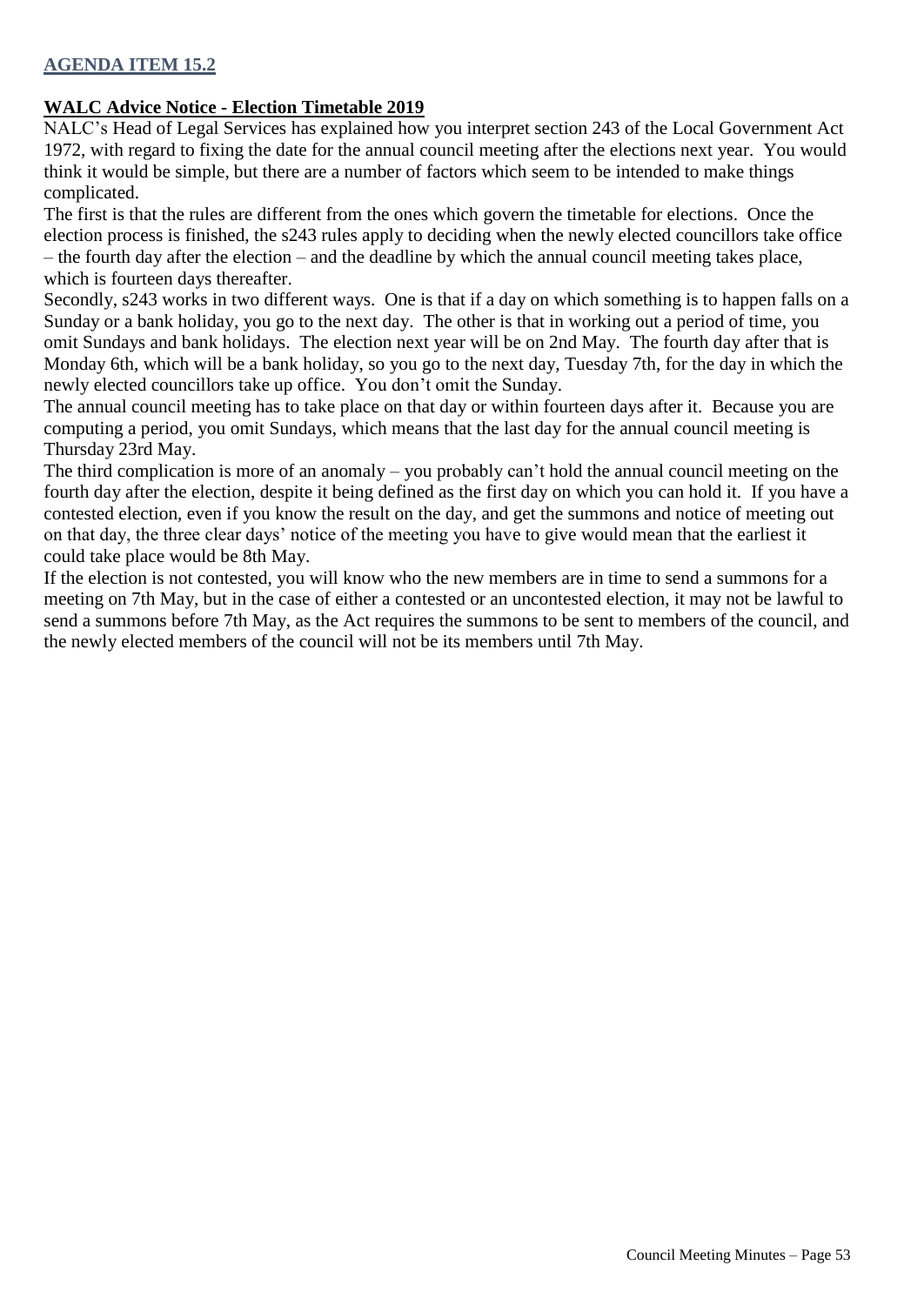| Agenda Item 14.1.2<br>- 4 Dec 18     |                                                                          | 2018 - 2019 Budget |             |                            | 2018 - 2019 Actual &<br><b>Expected</b> |                                    |                                       |
|--------------------------------------|--------------------------------------------------------------------------|--------------------|-------------|----------------------------|-----------------------------------------|------------------------------------|---------------------------------------|
| Item                                 |                                                                          | Anticipated        | Contingency | Total Incl.<br>Contingency | <b>Year to Date</b><br>to 30/11/18      | Forecast<br><b>Rest of</b><br>year | <b>Total</b><br>expected<br>for 18/19 |
| Receipts                             |                                                                          |                    |             |                            |                                         |                                    |                                       |
| Precept                              |                                                                          | £26,000            |             | £26,000                    | £26,000                                 | £0                                 | £26,000                               |
| Recreation Field                     | Midland<br>Ranger paid<br>17/18 fees in<br>18/19                         | £750               |             | £750                       | £545                                    | £410                               | £955                                  |
| <b>Bank Interest</b>                 | Deposit<br>account                                                       | £50                |             | £50                        | £69                                     | £130                               | £199                                  |
| Wayleave income                      |                                                                          | £290               |             | £290                       | £277                                    |                                    | £277                                  |
| Play Areas Grants and<br>Fundraising | S106 monies<br>from SDC re.<br>Adult & Child<br>activity & play<br>areas | £25,000            |             | £25,000                    | £0                                      | 4516                               | £4,516                                |
| Pavilion Re-build<br>Grants          |                                                                          | £110,000           |             | 110000                     | £0                                      |                                    | £0                                    |
|                                      | <b>WCC Grant</b><br>Notice Board<br>at DM Hall                           |                    |             |                            |                                         | 1000                               | £1,000                                |
| Verges mowing reclaim<br>from SDC    | <b>SDC Payment</b><br>for verge<br>mowing                                | £520               |             | £520                       | £0                                      | £1,275                             | £1,275                                |
| Neighbourhood Plan                   | All grants<br>have been<br>exhausted                                     |                    |             | £0                         | £0                                      | £0                                 | £0                                    |
| Miscellaneous                        | Compensation<br>from Lloyds<br>bank                                      |                    |             | $\pounds0$                 | £71                                     |                                    | £71                                   |
| VAT Reclaimed                        | Vat<br>Refund, 16/17<br>& 17/18.                                         | £31,000            |             | £31,000                    | £4,644                                  |                                    | £4,644                                |
| <b>Total Income</b>                  |                                                                          | £193,610           | £0          | £193,610                   | £31,606                                 | £7,331                             | £38,937                               |
| Item                                 |                                                                          | Anticipated        | Contingency | Total Incl.<br>Contingency | <b>Year to Date</b><br>to 30/11/18      | Forecast<br><b>Rest of</b><br>year | <b>Total</b><br>expected<br>for 18/19 |
|                                      |                                                                          |                    |             |                            |                                         |                                    |                                       |
| Expenditure                          |                                                                          |                    |             |                            |                                         |                                    |                                       |
| Administration<br>Clerk's Salary     | <b>Basic Salary</b><br>plus additional                                   | £7,500             |             | £7,500                     | £4,655                                  | £2,750                             | £7,405                                |
| Clerk's & Admin                      | hours worked                                                             | £1,200             |             | £1,200                     | £654                                    | £350                               | £1,004                                |
| Expenses                             |                                                                          |                    |             |                            |                                         |                                    |                                       |
| <b>Total Administration</b>          |                                                                          | £8,700             | £0          | £8,700                     | £5,309                                  | £3,100                             | £8,409                                |
|                                      |                                                                          | 2018 - 2019 Budget |             |                            | 2018 - 2019 Actual &<br><b>Expected</b> |                                    |                                       |
| Item                                 |                                                                          | Anticipated        | Contingency | Total Incl.<br>Contingency | <b>Year to Date</b><br>to 30/11/18      | Forecast<br><b>Rest of</b><br>year | <b>Total</b><br>expected<br>for 18/19 |
| <b>Recreation Field</b>              |                                                                          |                    |             |                            |                                         |                                    |                                       |
| Mowing                               |                                                                          | £1,600             |             | £1,600                     | £2,250                                  | £0                                 | £2,250                                |
| Other Field work                     | Hedges to be<br>done & drain<br>cover already<br>replaced                | £950               |             | £950                       | £80                                     | £300                               | £380                                  |

Council Meeting Minutes – Page 54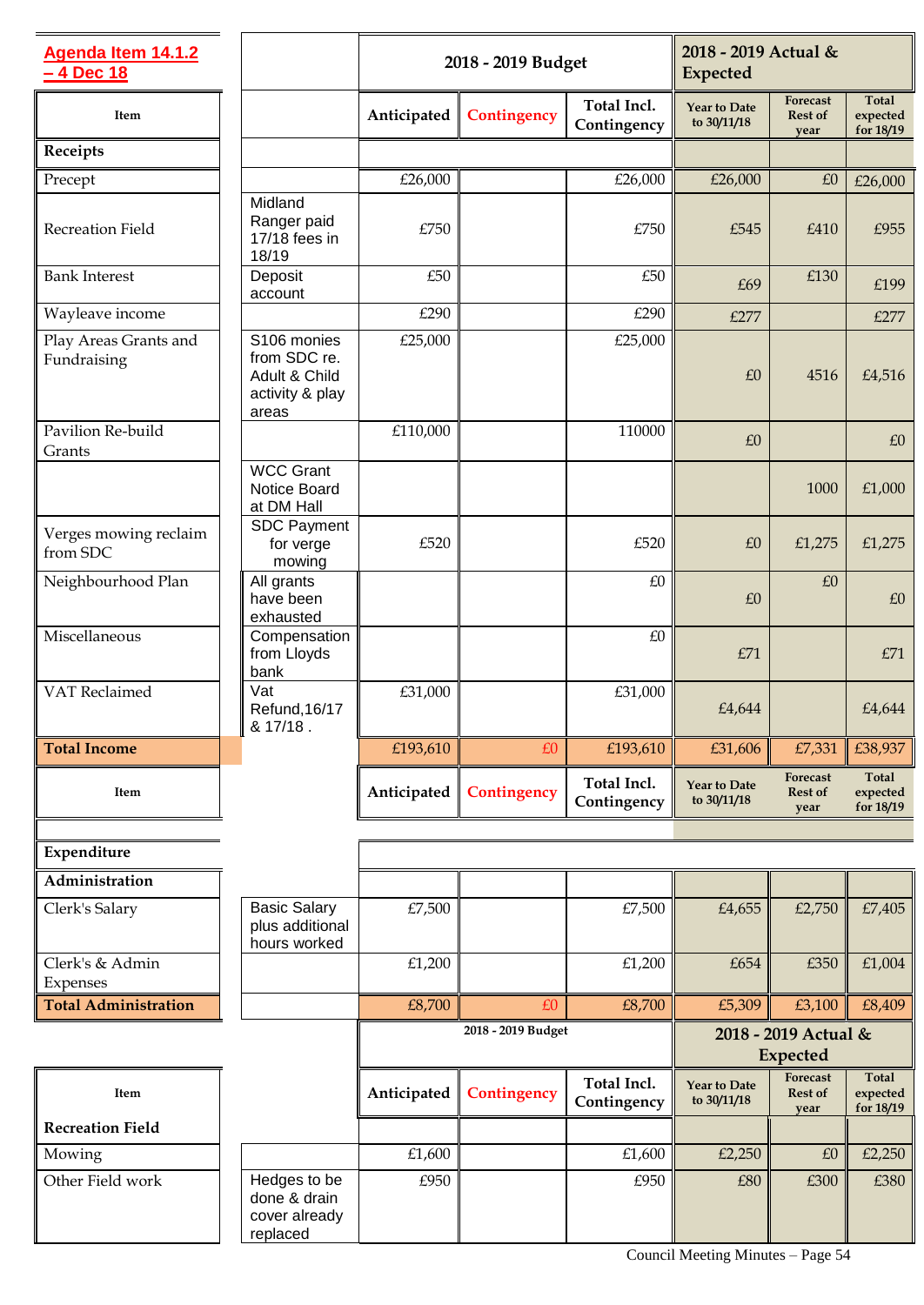| Play Area Maintenance                                                      | £50 for<br>stabilising<br>gate post at 7<br>& under play<br>area. Replace<br>2 toddler<br>swings                                 | £200           |             | £200                       | £307                               | £300                               | £607                                  |
|----------------------------------------------------------------------------|----------------------------------------------------------------------------------------------------------------------------------|----------------|-------------|----------------------------|------------------------------------|------------------------------------|---------------------------------------|
| Playgrounds - create<br>new all ages<br>playground on<br>Recreation Field. |                                                                                                                                  | £35,000        |             | £35,000                    | £0                                 |                                    | £0                                    |
| Pavilion<br>Refurbishment/Rebuild<br>& asbestos removal                    |                                                                                                                                  | £100,000       |             | £100,000                   | £2,509                             |                                    | £2,509                                |
| <b>Pavilion Maintenance</b><br>and Services                                | Electricity &<br>water charges                                                                                                   | £500           |             | £500                       | £433                               | £178                               | £611                                  |
| <b>Total Recreation Field</b>                                              |                                                                                                                                  | £138,250       | £0          | £138,250                   | £5,578                             | £778                               | £6,356                                |
| Yarningale Common                                                          |                                                                                                                                  |                |             |                            |                                    |                                    |                                       |
| Major Work                                                                 | <b>Estimate for</b><br>mending<br>potholes in<br>Yarningale<br>Common Car<br>park                                                |                | 2000        | £2,000                     | $\pounds 0$                        | £1,000                             | £1,000                                |
| Mowing                                                                     |                                                                                                                                  | £2,000         |             | £2,000                     | £1,850                             |                                    | £1,850                                |
| Maintenance                                                                | Invoice<br>awaited re.<br>repairs to<br>fencing at<br>access to top<br>part of<br>Yarningale<br>Common                           | $\pounds1,000$ | 1000        | £2,000                     | £45                                | £90                                | £135                                  |
| <b>Total Yarningale</b><br>Common                                          |                                                                                                                                  | £3,000         | £3,000      | £6,000                     | £1,895                             | £1,090                             | £2,985                                |
| Item                                                                       |                                                                                                                                  | Anticipated    | Contingency | Total Incl.<br>Contingency | <b>Year to Date</b><br>to 30/11/18 | Forecast<br><b>Rest of</b><br>year | <b>Total</b><br>expected<br>for 18/19 |
| <b>Other Village Areas</b>                                                 |                                                                                                                                  |                |             |                            |                                    |                                    |                                       |
| Village Green                                                              |                                                                                                                                  | £700           |             | £700                       | £0                                 |                                    | £0                                    |
| Mowing of Boys<br>Brigade Field                                            |                                                                                                                                  |                |             | £0                         | £0                                 |                                    | £0                                    |
| Maintenance of Trees                                                       |                                                                                                                                  |                | £1,000      | £1,000                     | $\pounds 0$                        |                                    | $\pounds0$                            |
| Gritting, provision of<br>Grit bins, gritting<br>services                  | Planters,<br>plants, repairs<br>bench &<br>board St<br>Michael's<br>Road                                                         |                | £650        | £650                       | £678                               | £0                                 | £678                                  |
| CLASP / CASE<br>/Neighbourhood<br>Watch                                    | Council<br>Supported in<br>principle<br><b>ANPR</b><br>cameras,<br>quotes and<br>further<br>detailed<br>justification<br>awaited | £5,000         |             | £5,000                     | $\pounds 0$                        | £5,000                             | £5,000                                |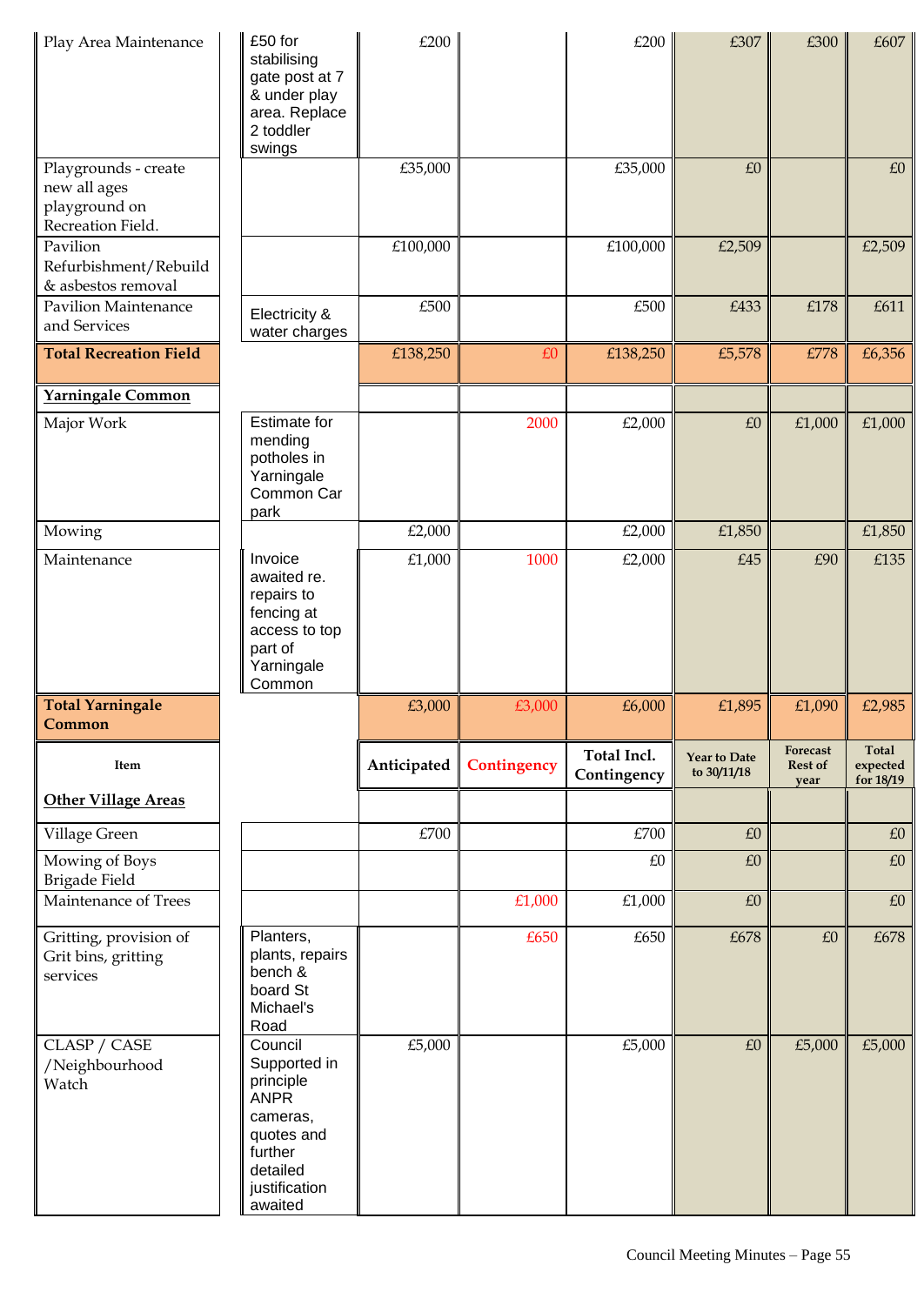| Verges & Lye Green<br><b>Including Mowing</b> |                                                                                                                                                | £3,500      |                      | £3,500                     | £1,600                             |                                         | £1,600                                |
|-----------------------------------------------|------------------------------------------------------------------------------------------------------------------------------------------------|-------------|----------------------|----------------------------|------------------------------------|-----------------------------------------|---------------------------------------|
| Footpaths and<br><b>Bridlepaths</b>           | Strimming<br>bridle path<br>from Lye<br>Green Road<br>to Common<br>Lane &<br>provision for<br>strimming on<br>Lion Hill                        | £1,000      | £1,000               | £2,000                     | £275                               | £575                                    | £850                                  |
| Tattle Bank                                   |                                                                                                                                                |             | £1,000               | £1,000                     | £0                                 |                                         | £0                                    |
| <b>Total other Village</b><br>areas           |                                                                                                                                                | £10,200     | £3,650               | £13,850                    | £2,553                             | £5,575                                  | £8,128                                |
|                                               |                                                                                                                                                |             |                      |                            |                                    |                                         |                                       |
|                                               |                                                                                                                                                |             | 2018 - 2019 Proposal |                            |                                    | 2018 - 2019 Actual &<br><b>Expected</b> |                                       |
| Item                                          |                                                                                                                                                | Anticipated | Contingency          | Total Incl.<br>Contingency | <b>Year to Date</b><br>to 30/11/18 | Forecast<br><b>Rest of</b><br>year      | <b>Total</b><br>expected<br>for 18/19 |
| Miscellaneous                                 |                                                                                                                                                |             |                      |                            |                                    |                                         |                                       |
| Sundry Section 137<br>including Donations     |                                                                                                                                                | £750        | £250                 | £1,000                     | £0                                 |                                         | £0                                    |
| Neighbourhood Plan                            | £2620 agreed<br>in minutes<br>and the costs<br>will start to be<br>charged by<br>the N.P.<br>Consultant re.<br>final draft to<br>submit to LPA |             |                      | £0                         | £842                               | £2,620                                  | £3,462                                |
| Communications &<br>Noticeboards              | <b>New Notice</b><br>Board at DM<br>Hall & Parish<br>News Annual<br>charge £315                                                                | £1,000      | £500                 | £1,500                     | £0                                 | £2,315                                  | £2,315                                |
| Subscriptions                                 |                                                                                                                                                | £500        |                      | £500                       | £503                               |                                         | £503                                  |
| Churchyard                                    |                                                                                                                                                |             | £500                 | £500                       | £0                                 |                                         | £0                                    |
| Courses, Seminars and<br>Training             | <b>Clerks Toolkit</b><br>course Fees<br>£15 per<br>session                                                                                     | £500        | 500                  | £1,000                     | £78                                | £45                                     | £123                                  |
| Hire of meeting Rooms<br>etc.                 |                                                                                                                                                | £350        |                      | £350                       | £275                               |                                         | £275                                  |
| Miscellaneous Non-<br>Budgeted                | Provided for<br>the origination<br>and printing of<br>the Footpaths<br>& Bridleways<br>Maps                                                    |             | 1000                 | £1,000                     | £371                               | £920                                    | £1,291                                |
| <b>Election Charges</b>                       |                                                                                                                                                |             | £500                 | £500                       | £0                                 | £0                                      | £0                                    |
| <b>Total Miscellaneous</b>                    |                                                                                                                                                | £3,100      | £3,250               | £6,350                     | £2,069                             | £5,900                                  | £7,969                                |
| Professional                                  |                                                                                                                                                |             |                      |                            |                                    |                                         |                                       |
| Legal Charges                                 |                                                                                                                                                | £5,000      | £2,000               | £7,000                     | £0                                 |                                         | £0                                    |
| <b>Audit Fees</b>                             | Awaiting bill<br>for Internal<br>Audit done                                                                                                    | £450        |                      | £450                       | £200                               | £200                                    | £400                                  |